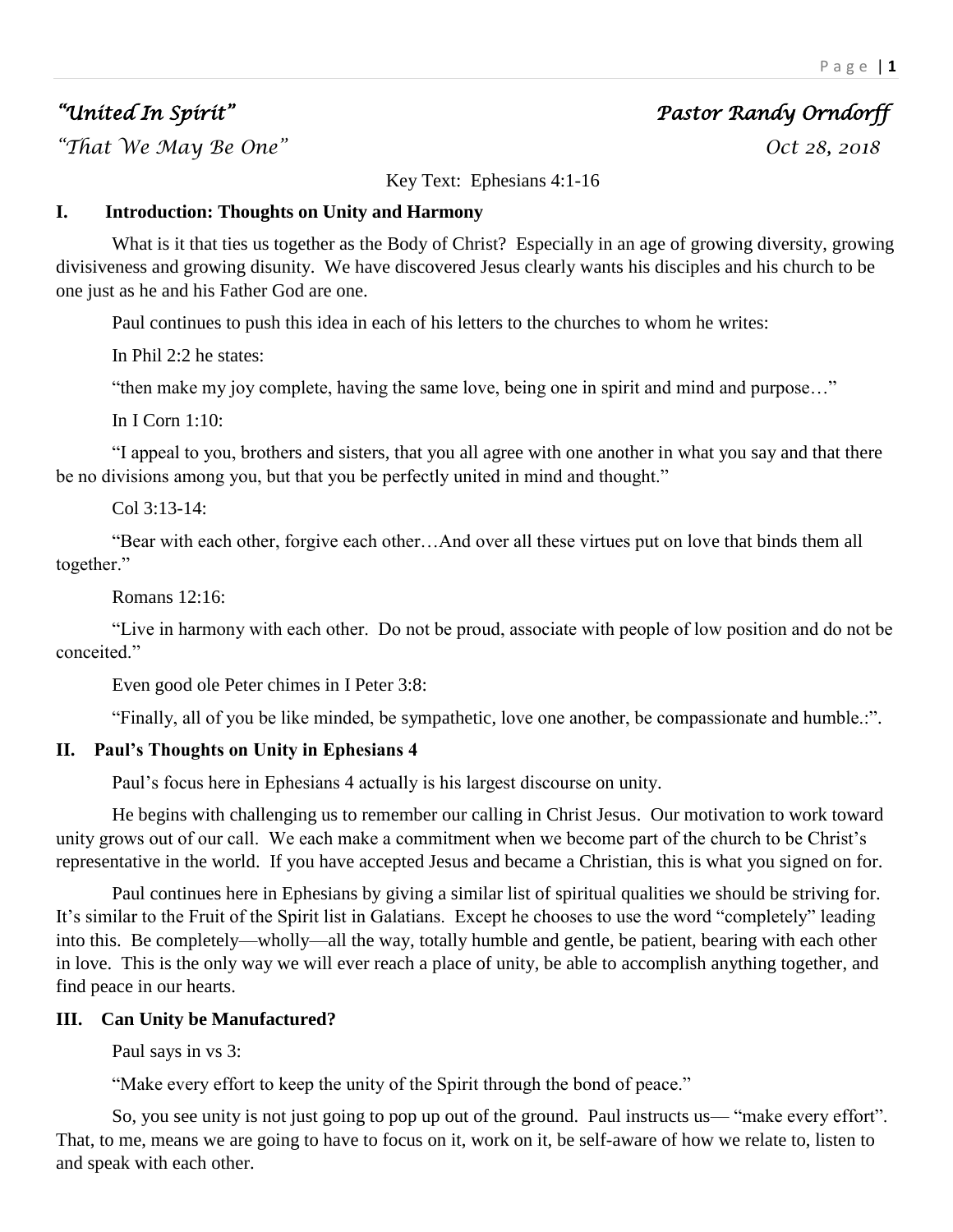Sure, I get that we cannot manufacture unity. The Holy Spirit has to be a big part of the mix. We have to get to places to talk about it, pray about it, lay our agendas down. We have to focus on Jesus and not on ourselves. But we do! We focus on ourselves, our rights, our needs way too much.

Let me ask you, who is the head of the church? Our Bishop, our District Superintendent, the Pope, Randy or Lauren? We hope not! Christ is the head of the Body of Christ. Jesus is our leader. Jesus gives us our marching orders.

And in this, Paul explains we each have gifts and talents and roles to play.

Paul points out there is:

One Lord, One Spirit, One baptism, One God and Father of all, who is our "All in All".

# **IV. Paul Helps Order the Church**

And God has ordered the church in such a way that we all have gifts to offer to help the church grow and build itself up in love.

Again, Paul offers lists of spiritual gifts in various locations in his letters. In Eph 4 he lists five, which are:

Apostles, Prophets, Evangelists, Pastors, and Teachers.

The church needs people operating in each of these areas and the other 15 plus areas of spiritual giftedness to be effective and to be unified.

People who tend to step up and serve often feel overwhelmed because they are trying to do too much. Some of the Body is working while other parts of the Body are lagging behind or are not doing anything. It causes disunity in the Body when the Body is not functioning together. It is a challenge to any group, team, choir, orchestra, or work place group if a member of the team suddenly gets sick, hurt, or has a life-altering experience. The team has to figure out how to adjust. My experience is sometimes it can, sometimes it can't.

I was watching a ball game the other day when one of the team's best players got a hit, tried to round first to go to second and came up lame. He'd pulled a hamstring and was out of the game. His team struggled, he struggled to play on and the team lost. When that muscle or ligament did not function properly it effected his body and performance and it impacted the whole team.

All the gifts or functions of the Body Paul speaks of here are crucial to the Body of Christ functioning well, serving well, worshipping well and in finding a place of unity.

We need every part of the Body working together to carry out the mission God has given us as a Body of Christ at CUMC. And as we speak this truth in love, this is what will help us grow up—Paul says, "mature in faith, into Him, Jesus who is the head".

# **V. How Jesus Thinks This Unity Thing Works**

And in the Gospels, Jesus' first sermon gets at the heart of what it will take to come to places of unity no matter where you find yourself.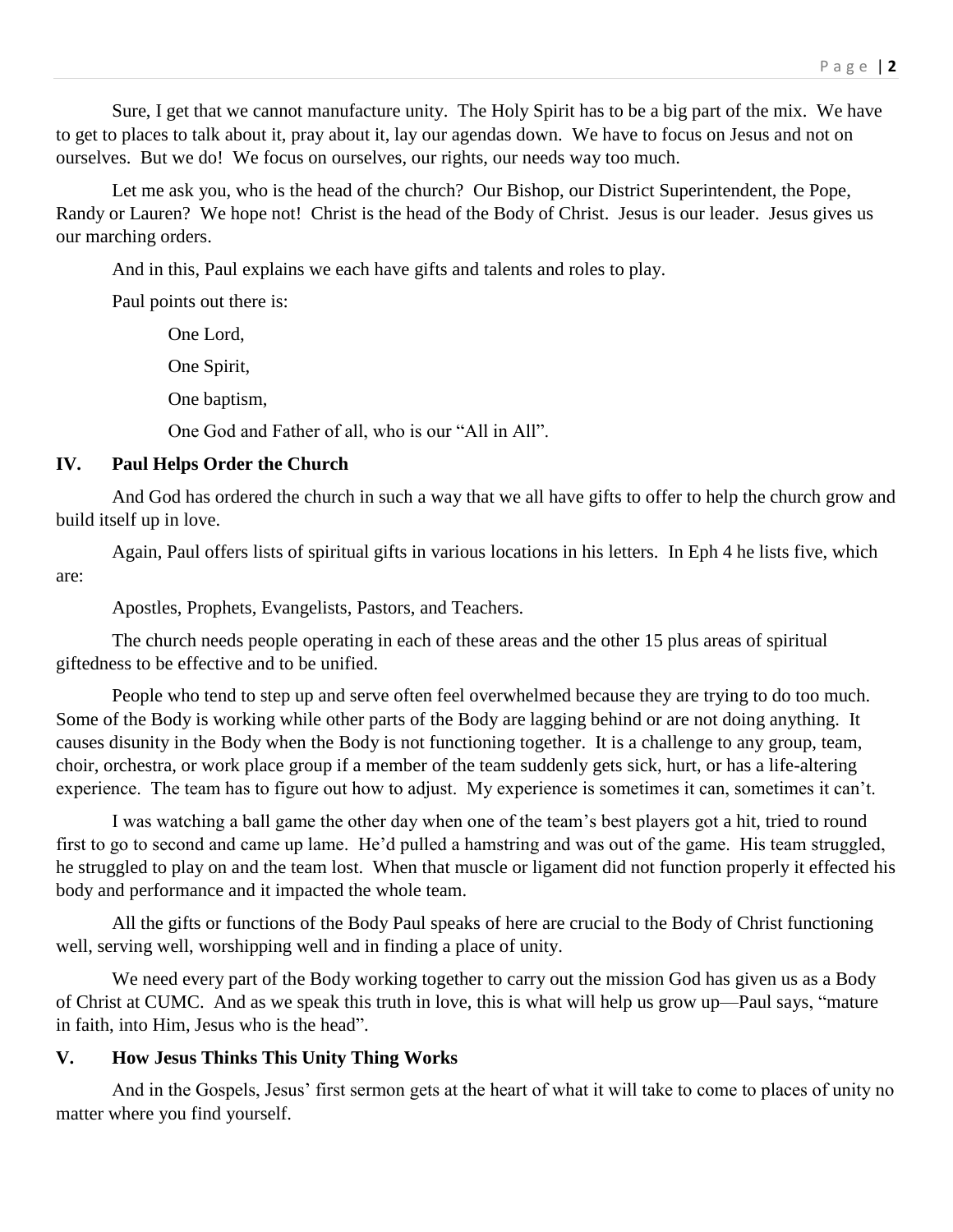The first 3 Beatitudes lead us to the place of humility. The poverty of spirit, the mourning of our own sin, and the call of Christ to be meek.

1. **Humility** Friends, we move towards unity when we each choose to be the change when we recognize we each are part of the problem. The first step is humility. When we sing, we can all sing in unison—unity—but when four parts are added: Soprano, Alto, Tenor, Bass, the choir, the praise team—they are all still one, just each sharing their part to make something beautiful, No one tries to over sing, under sing. They blend their voices, they blend instruments and what comes out is good and pleasant. "O how good and pleasant it is when God's people dwell in unity", says the Psalmist in Psalm 133:1.

So, humility, working together, using our gifts, being patient and gentle and bearing with each other in love is a first big step toward unity.

2. **Called to Be Different** Second, just know the call of God on our lives is for us to be different and set apart in this world. Some say, "in the world, but not of the world". The problem is there are issues we tend to focus more on than on the mission of Jesus. A lot of Methodist churches are waiting around to see where the denomination is going to land on the issue of human sexuality come March 1, after our special called General Conference the end of February. Pray for those attending conference. Work towards the mission Jesus calls us to, to make disciples.

Have you ever thought about "Blessed are the righteous" as not about having a so called right position on an issue? I mean the right position is not to murder, or beat, or tear down, or smash.

Jesus challenges us to go deeper. To become mature. Righteousness is not about being right, it is about being reconciled and talking with each other and working out differences. Do I think everyone will ever agree about everything? I'm not that naïve. We are called as ambassadors of God to be reconciled not only to God, but to each other and there will be no unity unless that happens.

3. **The Call to Be Peacemaker** Oh, and we all need help here because you do realize how easy it is to turn from peacemaker to war monger, right? Just be riding along in the car and let a person, or two, or three cut you off, pull out in front of you and give you some unkind sign.

A pastor friend of mine who was fighting in Iraq. His troop was continually being shelled by mortar fire. He asked one of his very gifted intelligence officers why they were having so much trouble finding the people launching the ordinances against them. The officer replied, "The problem is 23 hours and 58 minutes out of the day these guys are farmers. For the other 2 minutes, they're terrorists.

It doesn't take long for any of us to go from peacemakers to war mongers. Oh, and I can spend 23 hours a day working for peace and unity and reconciliation and in a moment my heart can be at war again. At war with my wife, kids, neighbors, church family, the world. Does that ever happen to any of you?

So, here's what I have to remember when my heart wants to go to war.

1<sup>st</sup>, I am not called to be a peacemaker because I always feel like peacemaking because others have earned peace, because sometimes the other is actively trying to wage war.

2<sup>nd</sup>, I am not called to be a peacemaker because I always feel like peacemaking, because I don't.